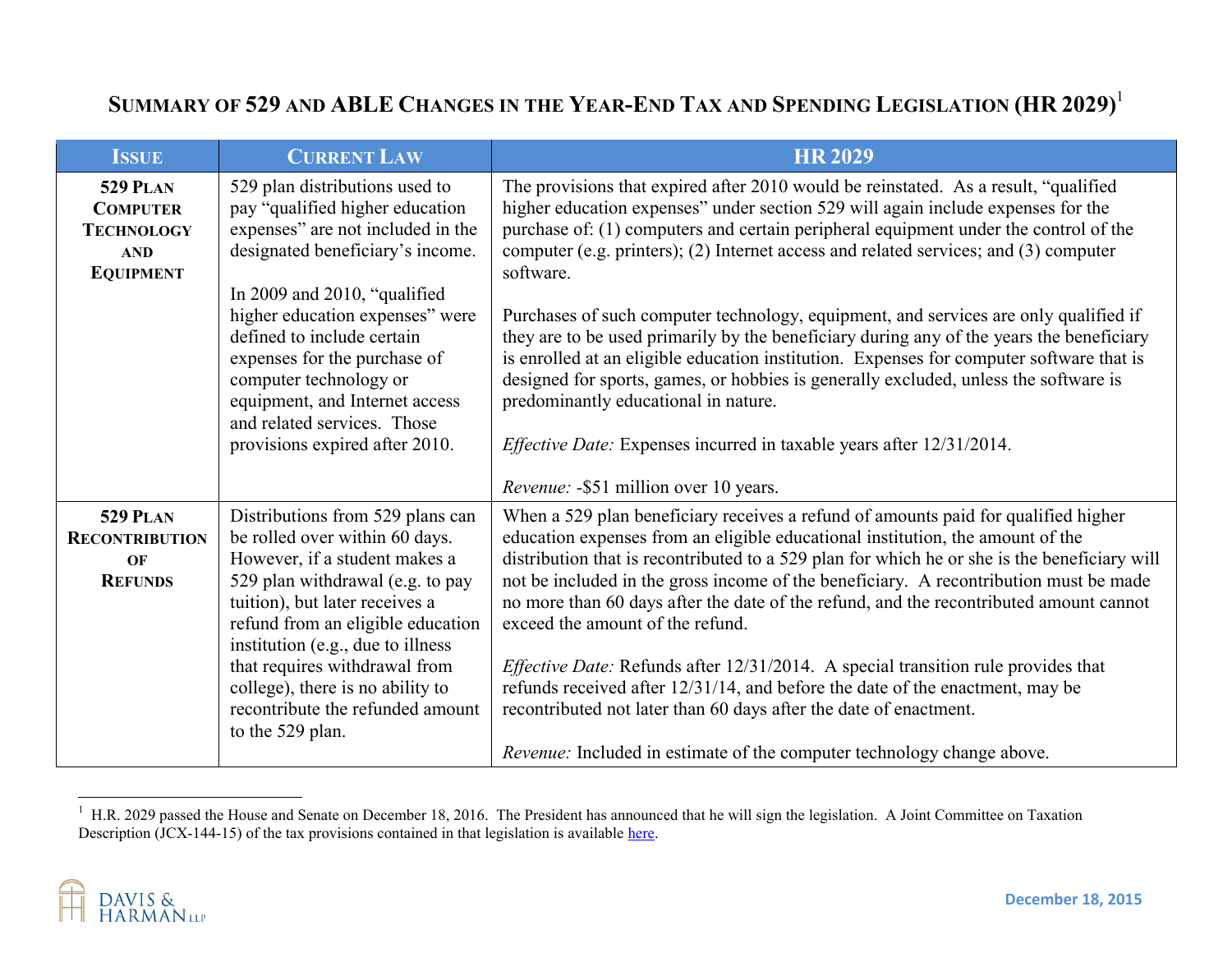| <b>ISSUE</b>                                                                        | <b>CURRENT LAW</b>                                                                                                                                                                                                                                                                                                                                                                                                                                                                                           | <b>HR 2029</b>                                                                                                                                                                                                                                                                                                                                                                                                                                 |
|-------------------------------------------------------------------------------------|--------------------------------------------------------------------------------------------------------------------------------------------------------------------------------------------------------------------------------------------------------------------------------------------------------------------------------------------------------------------------------------------------------------------------------------------------------------------------------------------------------------|------------------------------------------------------------------------------------------------------------------------------------------------------------------------------------------------------------------------------------------------------------------------------------------------------------------------------------------------------------------------------------------------------------------------------------------------|
| <b>529 PLAN</b><br><b>DISTRIBUTION</b><br><b>AGGREGATION</b><br><b>REQUIREMENTS</b> | Distributions from a 529 account<br>are generally taxed under the<br>rules of Code section 72, which<br>require that the pro rata<br>"earnings portion" of a<br>nonqualified distribution be<br>included in income.                                                                                                                                                                                                                                                                                          | The proposal would eliminate the aggregation of multiple 529 accounts for purposes of<br>computing the earnings portion of a distribution. Instead, the earnings portion of a<br>distribution will be computed by each 529 program on an account-by-account basis,<br>even where multiple accounts with the same account owner and same beneficiary are<br>held by the same program.<br><i>Effective Date: Distributions after 12/31/2014.</i> |
|                                                                                     | For example, if total<br>contributions to a 529 plan<br>account were \$8,000 and the<br>account value has since grown to<br>\$10,000, then \$2,000 or 20% of<br>the account value represents<br>earnings. If a \$1,000<br>nonqualified distribution is made<br>from that account, the 20% (or<br>\$200) that represents the<br>earnings portion of that<br>distribution, would be included<br>in the recipient's income and<br>subject to ordinary income tax<br>(and potentially a 10% penalty<br>$\tan$ ). | Revenue: Included in estimate of the computer technology change above.<br>[Note that the changes will apply to distributions already made during 2015 and thus<br>could change an individual's tax treatment retroactively.]                                                                                                                                                                                                                   |
|                                                                                     | In certain cases, however, one<br>529 plan account within a 529<br>program must be aggregated<br>with other 529 plan accounts<br>within that program in<br>determining the pro rata earnings<br>portion of any qualified or non-<br>qualified distribution.                                                                                                                                                                                                                                                  |                                                                                                                                                                                                                                                                                                                                                                                                                                                |